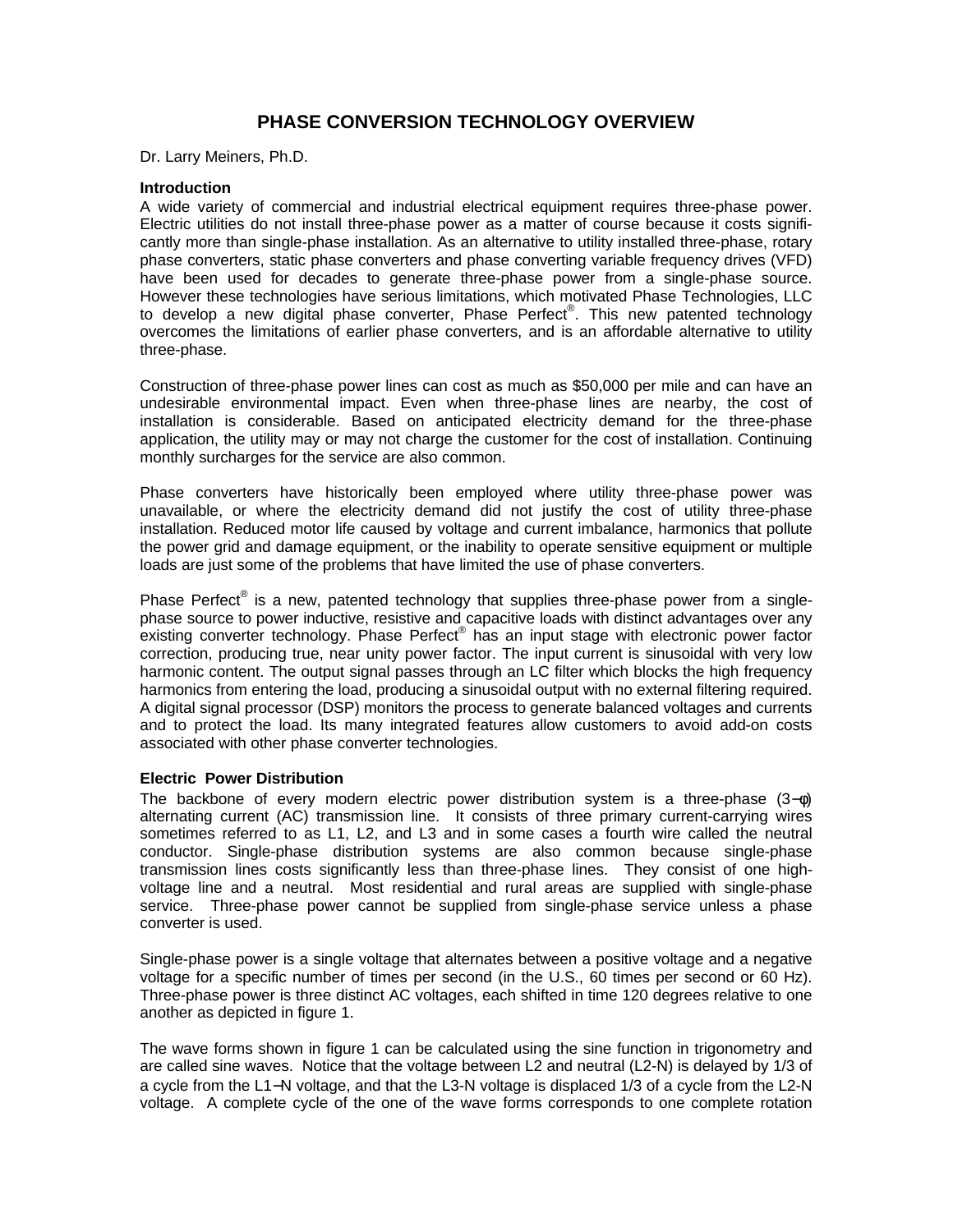around a circle or 360 degrees. The phase delay in the L2 and L3 voltages is often referred to as 1/3 times 360 degrees or 120 degrees for L2 and 240 degrees for the L3 voltage

Customers are supplied with electricity from the distribution system by placing transformers on the high voltage distribution system to reduce voltage to a level compatible with electric devices, for example, 240 volts. Three-phase service requires three transformers compared to one for single-phase service, and requires different metering equipment as well. Because of this, threephase service costs more to install, so utilities usually prefer to install single-phase service unless there is a specific demand for three-phase power at the site.



#### **Why Is Three-Phase Power Desirable?**

Motors that convert electrical energy to mechanical energy are a large portion of the industrial demand for electricity. Most of these motors are three-phase squirrel-cage induction motors which consist of an arrangement of coils wound in slots in a stack of iron laminations shown in cross section in figure 2 below. This part of the motor is stationary and is called the stator. The coils in the stator are connected in a manner to produce at least three separate windings which are at angles of 120 degrees with respect to each other. This is shown schematically in figure 2.

If a set of 3−φ voltages is applied to the windings shown, a magnetic field will be produced in the center portion of the stator which is constant in magnitude, and which rotates at the frequency of the applied voltages (either 50 or 60 Hz depending on what country you're in).

The second part of the motor (the rotor) is a set of round iron laminations that have been attached to a shaft with bearings. There are slots in this set of laminations as well. In this instance the slots are filled with very low resistance bars of aluminum that are shorted together at the outer edges of the laminated stack of iron. If the rotor is inserted into the center part of the stator, the magnetic field generated by the stator will cross through the shorting bars of the rotor causing a large current in the rotor. These rotor currents react with the magnetic field generated by the stator and cause the rotor to spin. The rotor will continue to accelerate until the shaft rotation speed is nearly equal to the velocity at which the magnetic field of the stator is spinning.

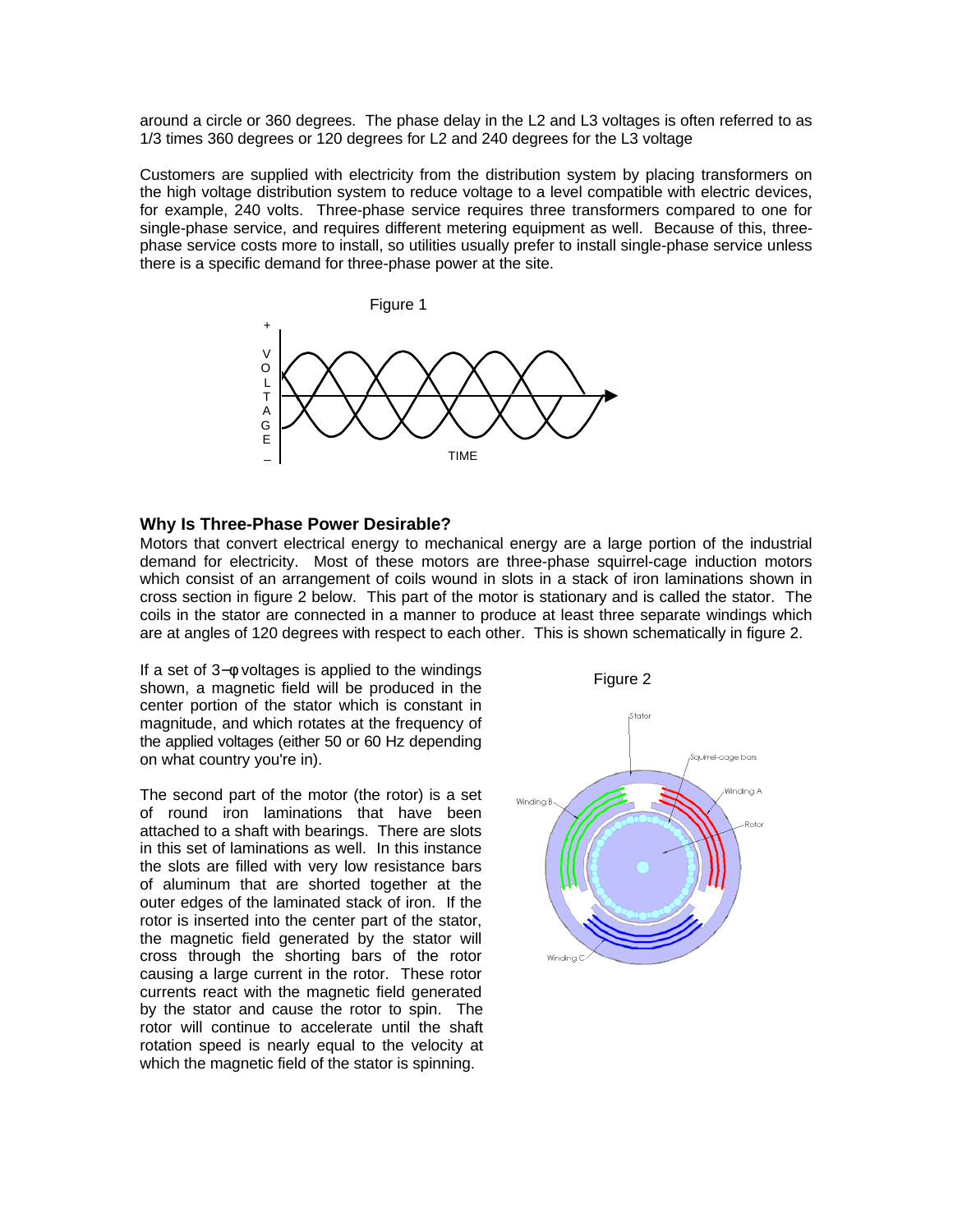The important point here is that if the stator had only a single coil driven by a 1−φ voltage, then the magnetic field generated by the stator would not rotate--it could for example point either up or down, but not left or right. The motor could never start because there would be no rotational component of the magnetic field. Thus a 3–⊕ system allows the mechanical energy being fed into the generator to be transferred to 3−φ induction motors very efficiently. Three-phase motors also have the advantage of being very simple and reliable--there are no electrical switches contained in them. If they are not overheated, the only thing that wears out is the bearings, which are replaceable.

Other heavy equipment such as welders or electronic power supplies can be made lighter and less expensive if it is powered from a 3−φ source. Consequently, most industrial electric equipment is three-phase.

# **Three-phase vs. Single-Phase Motors**

Single-phase motors are readily available, especially in smaller sizes for loads requiring less than 5 HP. These motors have a primary winding which is used all the time, and a secondary winding which is used primarily for startup. On some 1– $φ$  motors, the secondary winding is also used when the motor is running. The secondary winding is connected to the input voltage in series with either a resistor or a capacitor to produce the necessary phase shift to get the motor started. Usually there is a switch inside the motor that either disconnects the secondary winding altogether or connects it to a different value of capacitor once the rotor is spinning. From the previous discussion we see that the single phase motor will have more losses than a 3−φ motor of the same capacity and will have to be designed to accommodate these losses. For motors up to about 5 HP the 1−φ solution is usually acceptable. Above 10 HP it becomes increasingly difficult to handle the extra heat generated in a 1−φ motor and they are not common. If reversing capability, such as on machine tools, is needed or if the motor is subjected to frequent start-stop cycles, a three-phase motor is much more desirable. It is much more convenient to reverse a 3−φ motor since all that is required is to reverse two of the leads to the motor.

Another consideration is the reliability of the motor. The primary failure mechanism of 1−φ motors is failure of the switch that controls the secondary winding. When the contacts eventually become corroded, the switch will fail to close and the motor won't start. This will overheat the primary winding and may cause destruction of the motor. Since 3– $φ$  motors don't have this internal switch, they do not have this failure mechanism. Long motor life is an important consideration for deep-well submersible pumps where the labor cost for replacing the pump can be more that the cost of the pump itself.

#### **Rotary and Static Phase Converters**

Phase converters provide 3−φ power from a 1−φ source, and have been used for decades. The simplest type of old technology phase converter is generically called a static phase converter. This device typically consists of one or more capacitors and a relay to switch between the two capacitors once the motor has come up to speed. These units are comparatively inexpensive. They make use of the idea that a 3−φ motor can be started using a capacitor in series with the third terminal of the motor. It is almost guaranteed that a static phase converter will do a poor job of balancing the voltages on the motor. Unless motors operated on static converters run only for short periods or deliver significantly less than half of their rated output, they will be damaged from overheating.

The second type of old-technology phase converter is generically called a rotary phase converter. This device consists of a 3−φ motor (usually without external shafts) and a bank of capacitors wired together to act as a single large capacitor. Two of the leads to the motor are connected to the 1−φ power source and the third lead to the motor is connected in series with the capacitor bank to either one of the 1−φ inputs. The output leads from the phase converter are connected across the three motor terminals. Typically the motor used in the phase converter is larger than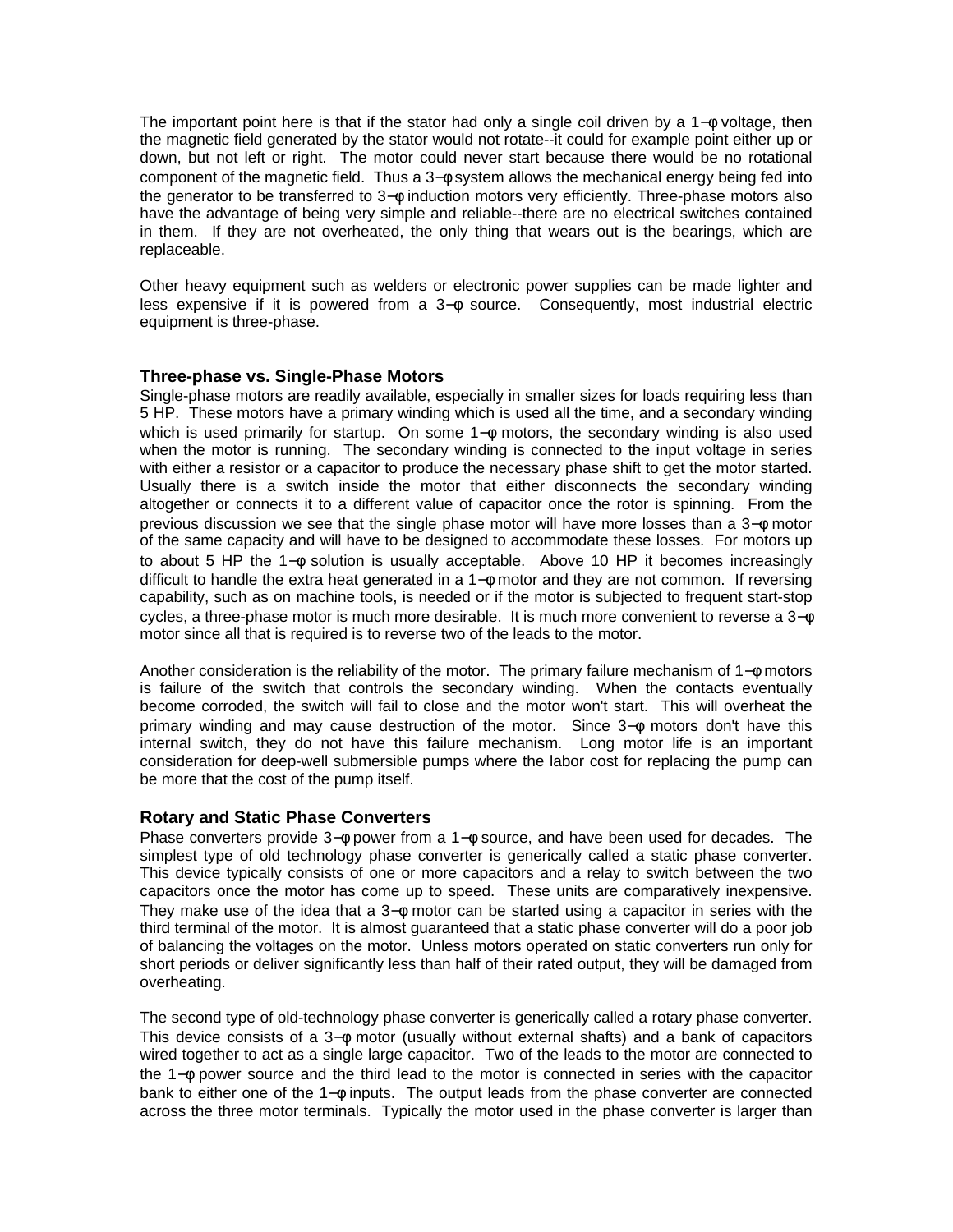the loads it is supplying. For example, a rotary converter designed for a 7.5 Hp load might use a 10 Hp motor frame. The electrical interaction between the capacitor bank and the free-running phase converter motor generates a voltage on the third motor terminal which approximates the voltage needed for a balanced 3−φ system. However, it usually isn't a very good approximation. For example, measurements on a 7.5 Hp rotary converter in an actual machine shop installation resulted in line-to-line voltages of 252 V, 244.2 V and 280.5 V, which is about a 12% imbalance in the voltages.

To understand how this voltage imbalance will effect a motor is useful to first transform these lineto-line voltages into their equivalent line-to-neutral voltages, which are shown in figure 3 below. These voltages are shown in what is called a phasor diagram. The magnitude of each voltage is proportional to the length of the arrow or vector and the relative phase angle of each voltage is proportional to the angle between any two arrows. The L1-L2 voltage has been arbitrarily drawn with an absolute angle of zero degrees. If one imagines that these vectors are spinning around the center point clockwise at a rate of 60 times per second, then the value of a voltage at any particular instant in time would be the projected length of its vector onto the horizontal axis. This set of vectors, which represent unbalanced voltages, rotating clockwise, can be further separated into two balanced sets of vectors, one rotating counterclockwise and called the positive-sequence voltages, and one rotating clockwise and called the negative-sequence voltages. These are also shown in figure 3 below.



An induction motor responds quite differently to the positive-sequence voltages as compared to the negative sequence voltages. The positive-sequence voltages are rotating at 60 Hz (3600 cycles/min) and if we take the example of a 2-pole motor, the rotor is spinning at about 3450 rpm. The slip speed between the field created by the positive-sequence voltages and the actual rotor velocity is low and the inductance seen by these voltages is relatively large.

If we take the example of a 7.5 Hp 240 V motor, the no-load running current is about 14 A. The phase-to-neutral voltage is  $240/(3)^{1/2}$ =139 V, and the phase-to-neutral inductance is: L=139/(377\*14)=26mH (1 mH=1 Henry/1000, a Henry being the basic unit of inductance). The negative-sequence voltages are rotating in the opposite direction to the rotor velocity and the slip is almost twice the rotor velocity. This sequence of voltages sees an inductance nearly equal to that which would be measured if the rotor were locked in position. The locked-rotor inductance is about one sixth of the normal running inductance or about 4.4 mH for a 7.5 Hp motor. The figure below shows the individual positive and negative sequence currents and the combined current for the voltages shown above.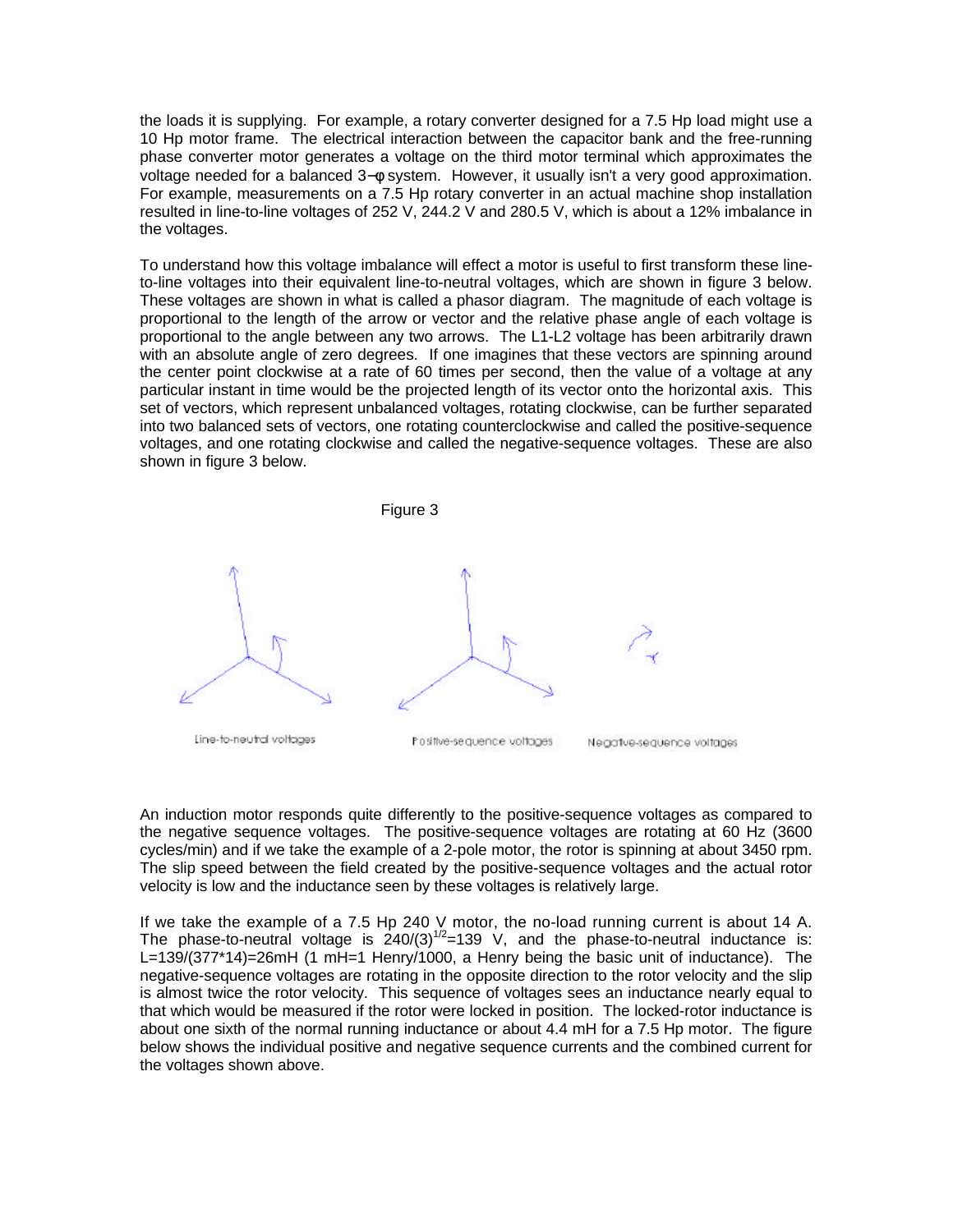Figure 4



Notice that while the voltages were only 12% out of balance, the currents differ by almost a factor of three. Since the negative sequence voltages feed into an inductance which is one sixth of the inductance seen by the positive-sequence voltages, a rather modest imbalance in the voltages produces a totally unacceptable imbalance in the currents. In this example, the lead to the motor carrying the smallest current could be totally disconnected and it would not significantly change the performance of the motor.

If a single motor is always run at a constant load, and the rotary phase converter and its associated capacitor bank are carefully adjusted, then it is possible to achieve better than a 12% voltage imbalance as discussed in the example above and get acceptable operation of the motor. The procedure would involve setting up the system of phase converter, motor and load; then measuring the generated voltages and the currents in each motor phase. If the current balance were unacceptable, then capacitors would need to be either added to, or taken out of the capacitor bank until the currents were balanced. In some cases, it might be necessary to switch to a different size phase converter to get the system balanced.

If the motor were required to operate over a wide range of load conditions, or if several motors were powered using the same phase converter, it would be nearly impossible to get good voltage balance over the whole range of operation. If none of the motors were run at their full capacity, the job of getting everything to work properly would be easier. If the motor(s) were run at their full capacity for extended periods, such as in pumping applications, they would not tolerate voltage imbalance.

In summary, phase imbalance adversely impacts both the performance and the life of a motor. Even modest voltage imbalance between the phases will require a motor to be de-rated as indicated in Table 1. $^{2}$  Phase imbalance will significantly reduce the life of motors that have a high duty cycle and operate at their maximum rated capacity.

| i dult i          |                                   |
|-------------------|-----------------------------------|
| Voltage Imbalance | Derate Motor to These             |
| In Percent        | Percentages of the Motor's Rating |
| $1\%$             | 98%                               |
| 2%                | 95%                               |
| 3%                | 88%                               |
| 4%                | 82%                               |
| 5%                | 75%                               |

Table 1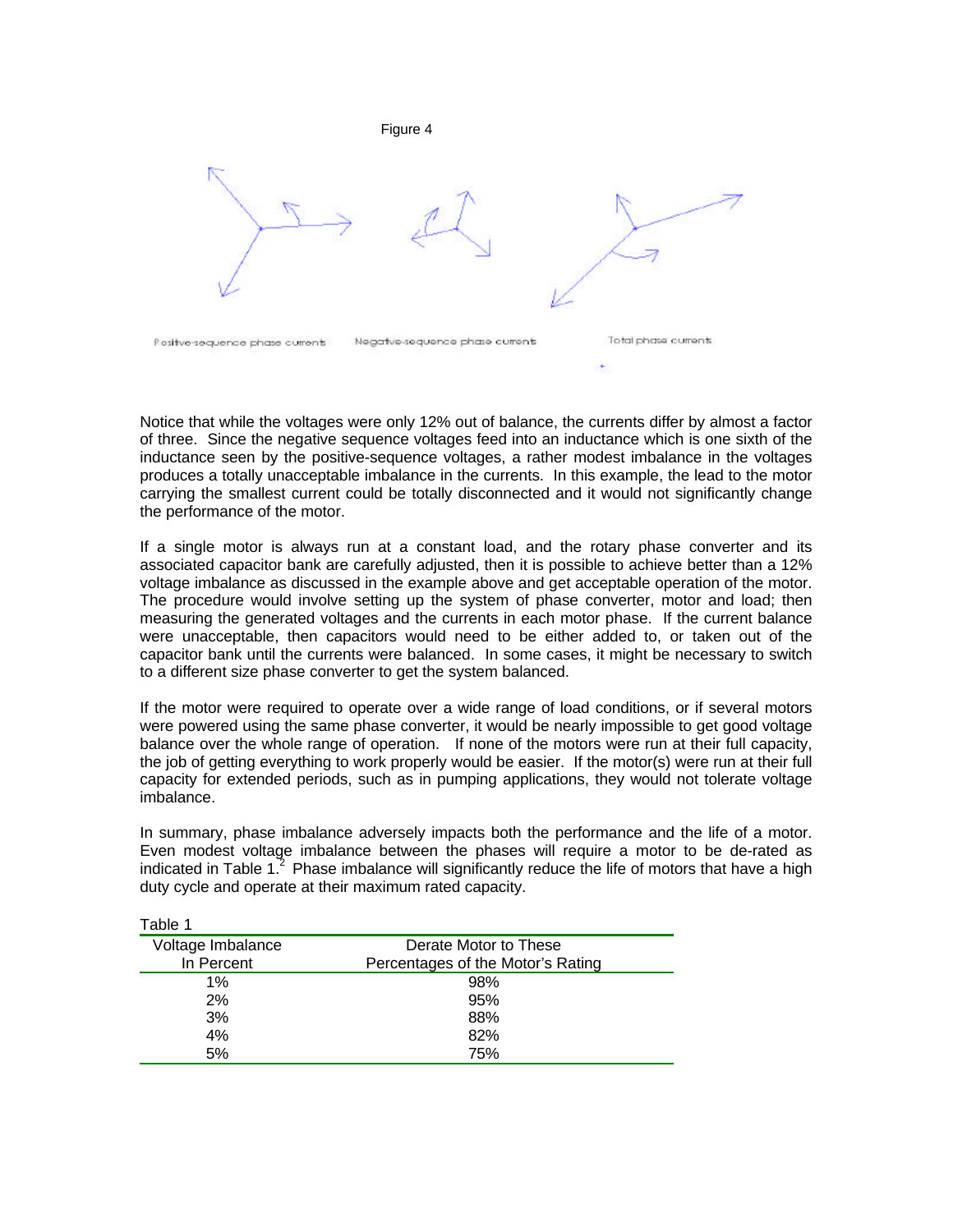# **Variable Frequency Drives**

Variable frequency drives (VFDs) are designed primarily to control the speed of AC motors, but can be adapted to function as phase converters. They also have some problems with power quality.

While a phase converter will supply a 3−φ output at the same frequency as the input voltage from the power line, a VFD has the ability to create voltages that vary in frequency. A VFD has an input rectifier (either 4 or 6 semiconductor diodes) which charge up a DC link capacitor. Three pairs of semiconductor switches are also connected to the DC link capacitor. Each switch pair is connected in series and has connections to the two capacitor terminals. The center connection of each switch pair is connected to one of the output terminals. If the top switch is on, the output terminal will be connected to the top or positive terminal of the link capacitor. If the bottom switch is on, then the output terminal will be connected to the bottom or negative terminal of the DC link capacitor. Each of the three output terminals is connected to one of the leads of a 3−φ induction motor.



A VFD cannot produce a sinusoidal output voltage. It can only connect the output terminals to either the positive or negative terminal of the link capacitor. For example, the voltage on the top terminal of the capacitor is +170 V and the voltage on the bottom terminal of the capacitor is at - 170 V. If during some short time interval the top switch is on half the time and the bottom switch is on half the time, the average voltage at that output terminal would be zero. If the top switch were on all the time, the average voltage would be +170V, and if the bottom switch were on all the time then the average voltage would be -170V. Thus, the switches can produce average voltages over a short interval that can have any value between +170V and -170V.

The inductance of a motor powered by a VFD responds to the area beneath the curve of a plot of the voltage as a function of time. So, even though the voltage isn't sinusoidal, if the on/off times of the switches are chosen correctly then the current in the leads to the motor *can* be sinusoidal as long as the *average* value of the voltage is sinusoidal. Since the torque generated by the motor is proportional to the currents and not the voltages, then to a first approximation the motor behaves as if it had sinusoidal voltages applied to it.

Problems can arise with VFDs if they are used to power loads other than motors, if there are multiple loads on the VFD, if the motor needs to provide braking action, if the distance between the motor and the VFD is appreciable, or if the current drawn by the VFD is large compared to the rating of the utility step-down transformer.

VFDs were not originally designed to function as phase converters, in fact most VFDs are powered from a three phase source. When used in this manner, six input diodes rectify the 3−φ input signal and are used to charge up the DC link capacitor. If a 1−φ source is used instead, then 2 of the input diodes go unused and all of the current into the unit has to be carried by the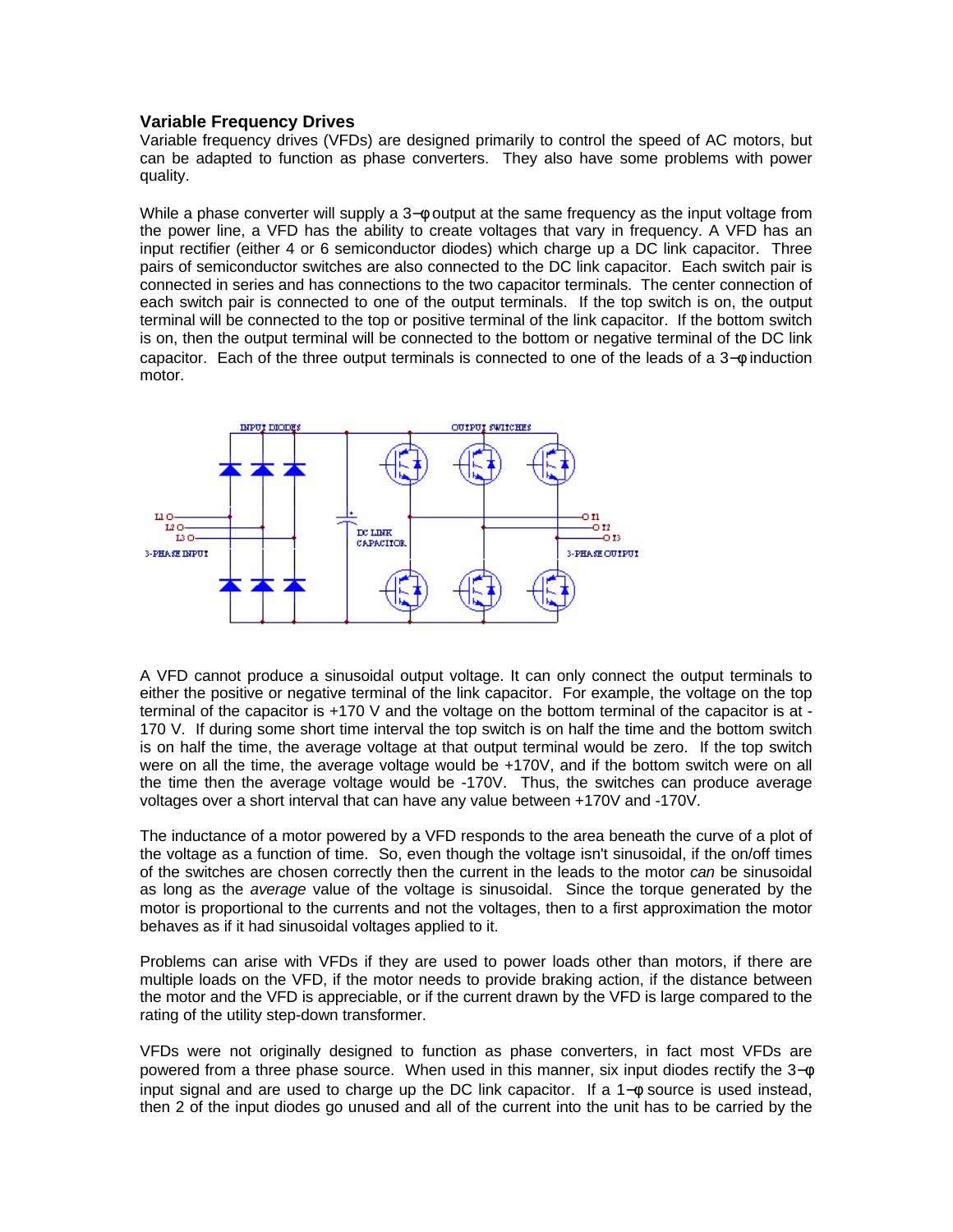remaining 4 diodes. Also, the ripple current in the DC link capacitor will be significantly larger, so the power handling capability of all these components has to be increased if the unit is to be powered from a 1−φ source. This type of input rectifier typically produces large harmonic distortion in the input current. Table 2 below gives typical values of the harmonic distortion expressed as a percentage of the fundamental component of the input current at 60 Hz.

| Table 2  |                 |      |     | <b>VFD Input Harmonic Content</b> |          |                  |                  |
|----------|-----------------|------|-----|-----------------------------------|----------|------------------|------------------|
| Harmonic | $2^{\text{rd}}$ | ն™   | →th | ∩th                               | $4.4$ th | $12^{\text{th}}$ | 15 <sup>th</sup> |
|          |                 |      |     |                                   |          |                  |                  |
| Percent  | 732             | 36.6 | 8.1 | 5.7                               | 41       | 29               |                  |

The harmonic component of the current will be a problem when the current flowing into the VFD is a significant portion of the total current load that the step-down transformer is capable of delivering. If a very large VFD is used or if multiple smaller VFDs are all attached to the same line then there may be problems. The relatively large current drawn by the input circuit of the VFD at the peak of the voltage sine wave can distort the voltage waveform and cause problems for other users on the power system. Input line reactors are often used between the VFD and the power system to help alleviate this problem.

VFDs are designed to drive a single motor load. The manufacturer's recommendations usually are that the wires to the motor be solidly connected to the VFD and that the connections not be broken under normal operating conditions. That is, one would not normally install a contactor between a VFD and a motor because the high voltage and arcing that are a normal part of the contactor opening and closing can have unpredictable effects on the semiconductor switches in the VFD and increase the risk of failure. If multiple loads are connected to a VFD with individual contactors for each separate load, the VFD may not be able to handle the current surges which occur when individual loads are switched on and off. If a VFD were connected to a piece of equipment which contained 3– $\phi$  motors as well as other controls, it is very likely that both the VFD and the equipment would be damaged. For example, if there were any capacitors in the equipment connected directly across the VFD outputs, the VFD would have to shut down immediately or be destroyed by the extremely high currents that would flow when the output voltage pulses were applied to the capacitors.

The starting sequence of a VFD is carefully controlled to avoid damage. When the start button is pushed, the pulse sequence to the output switches is adjusted so that the average voltage applied across the motor has a low value, with low frequency. As the motor starts to spin, the voltage is allowed to increase and the frequency is increased until the motor reaches full operational speed. A start at full voltage and max frequency would overload the output switches. If a VFD is putting out full voltage at 60 Hz to one motor on its output, and a second motor is suddenly connected by closing a contactor, then the VFD will probably either shut down if it can respond to the overload, or be damaged if it can't.

The circuitry in a VFD does not allow power to flow from the motor back to the power system, as is required when the motor acts as a brake. If the application requires this feature, then one or more braking resistors and additional switches must be added to the VFD so that this power is absorbed without destroying either the output switches or the DC link capacitor. Rotary and static phase converters intrinsically have the ability to absorb braking currents because two of the wires to the motor are connected directly to the supply system. A Phase Perfect unit is able to feed power from the generated phase back into the power system as well.

The output voltage from a VFD is not sinusoidal, but rather a series of pulses which have average values that are sine waves. The switches that control these pulses have to make their on/off transitions very rapidly (in about 0.2 microsecond) for the VFD to operate efficiently. The high frequency components of these pulses travel from the VFD to the motor through the connecting wires, which become an electrical transmission line. Transmission line effects are normally not a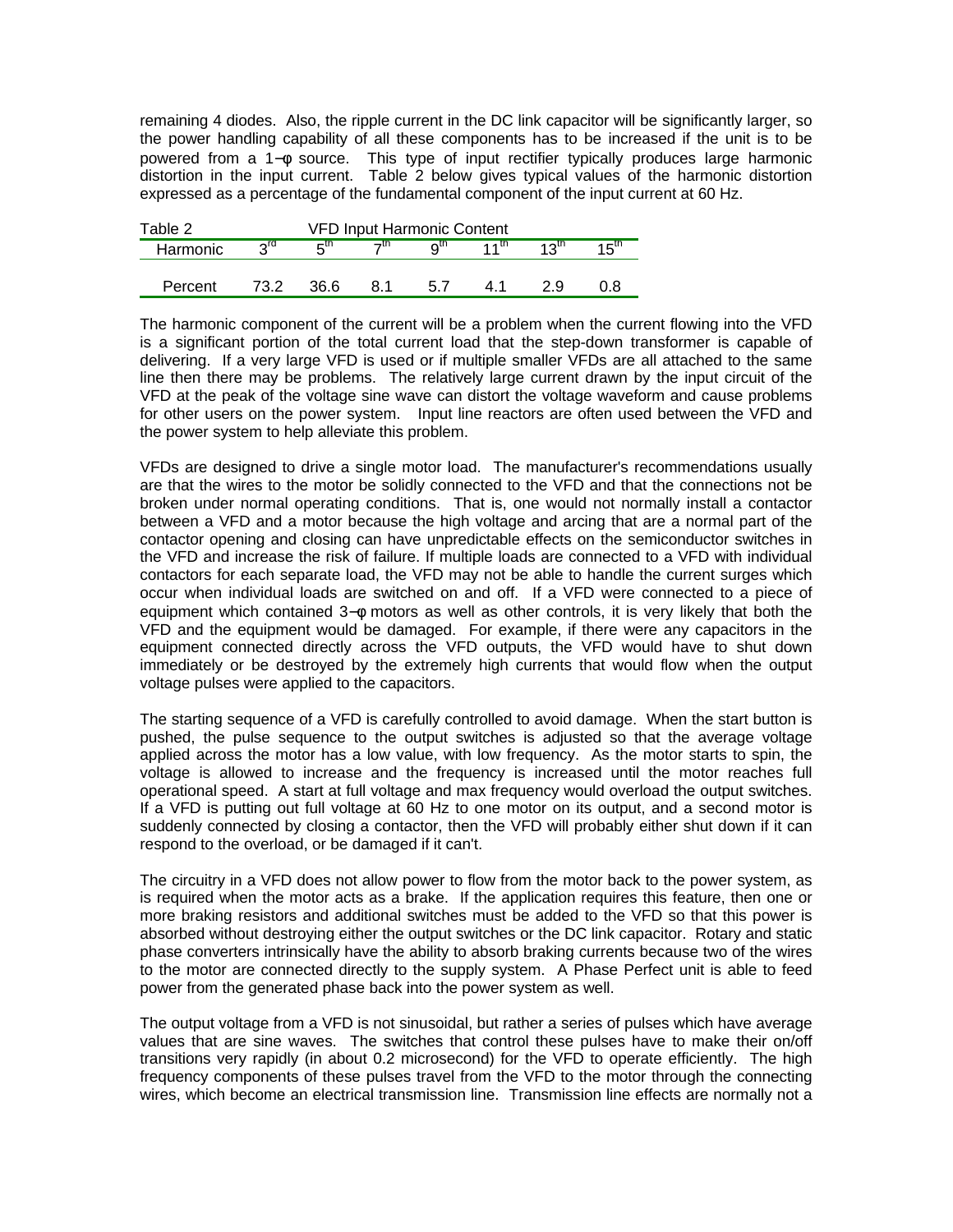problem at 60 Hz to the average user because the wavelength of a 60 Hz signal is about 2200 miles (assuming the signal travels at 0.8 x the speed of light in the wires). However, at 5 MHz the wavelength drops to about 180 feet and the effects become important. The electrical impedance of the transmission line is unpredictable but typically has values between a few tens of ohms to a few hundred ohms. On the other hand, the impedance of the motor and the VFD is usually just a few ohms. This mismatch between the line impedance and the impedance of the terminations at the motor and the drive causes standing wave patterns to be set up in the line with resultant voltages that can be much larger than the voltage at the drive output. These standing-wave voltages can damage the wiring, the motor and the drive. If the distance between the VFD and the motor is short (less that 10 feet), there shouldn't be any problem. As the distance approaches 50 feet or more, most VFD manufacturers recommend that output line filters be used on each of the output leads.

In their simplest form these filters consist of an inductor in series with each output line with a capacitor connected to the second terminal of each inductor. The other terminal of each capacitor is connected to a common point. This filtering does not make the output voltages sinusoidal, and so even with filtering, residual harmonics may have some impact on the wire and motor in installations where the motor and drive are far apart. At distances of 200 feet or more, as would be typical for a deep-well submersible pump, output line filters are a necessity and will add to the cost of the drive installation.

# **Phase Perfect® Digital Phase Converters**

Both rotary and static converters have difficulty adjusting voltage balance to accommodate changing load conditions. Voltage regulation schemes for rotary converters are available which switch in different amounts of capacitance as the load changes. However, it is still difficult to get good control, and the high current pulses created in the system as the capacitors are switched in and out can be a problem. What is needed is a circuit configuration that can quickly adapt to changing load conditions.

The Phase Perfect system is similar to static and rotary phase converters in that two of the phase leads to the load come directly from the power line. At that point the similarity ends.



Phase Perfect<sup>®</sup> Block Diagram

Power to generate the voltage for the third lead flows into the digital phase converter through an inductor and a set of semiconductor switches which feed a DC (constant voltage) link capacitor. The switches on the input can control the waveform of the input current and insure that it is sinusoidal, so as not to create harmonic distortion on the power grid. The DC link capacitor is connected to a second set of semiconductor switches which feed a second inductor and a filter capacitor to smooth out the high-frequency pulses created by the switches.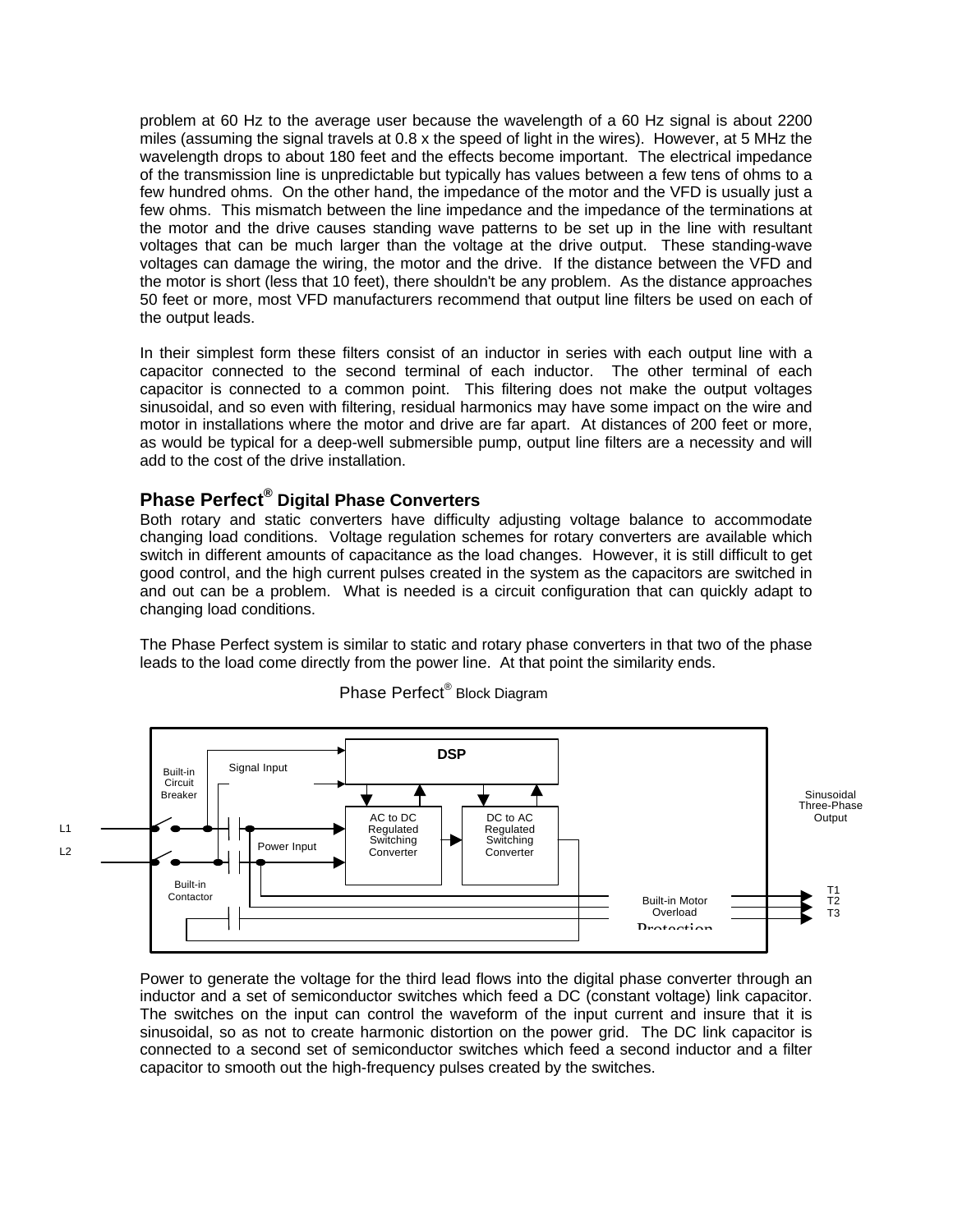The system is controlled by a small microcontroller, specifically a digital signal processor (DSP) which can measure voltages and feed controlled pulses into the switches, in addition to performing high-speed calculations. The DSP is constantly monitoring the system voltages and current to insure that the input current is sinusoidal, and the output voltage is also sinusoidal. The output voltage can be made equal in magnitude to the input voltage to an accuracy that is primarily determined by the measurement accuracy of the DSP.

Typically, the line-line output voltages of Phase Perfect® are balanced to within 1-2%. As the load on the system changes, the DSP senses any drop in the voltage and adjusts the pulses to the semiconductor switches to maintain this accuracy from no load up to full load. Any motor load, or any combination of motors up to the maximum rating of the digital phase converter can be connected without creating unbalanced voltages. This is the first product to apply modern technology to the problem of phase conversion.

# **Power Quality**

#### Voltage Balance

Because the voltages from a Phase Perfect® converter will be balanced as long as the total load on the converter is less than or equal to its load rating, there isn't any engineering work required by the customer. If you examine the product literature provided by manufacturers of rotary phase converters, one thing conspicuously absent is any mention of the phase balance provided by the converter. Since a rotary converter has no control over the output voltage, each motor and each load represents a different situation and manufacturer is not able to predict how their converter will behave.

Sensitive CNC equipment may not even turn on if it is powered by a rotary converter. In the example of the 7.5 HP rotary converter used in a machine shop where one of the line-line voltages from the rotary converter was at 280 V, the electronics unit of a CNC would probably be damaged if it were operated at such a high voltage. A typical utility standard for voltage balance is nominal voltage +/-10%, so a Phase Perfect converter is achieving voltage balance about 5-10 times better than what the utility can guarantee.

#### Harmonic Distortion

The harmonic distortion limit for utility power on 2.3-6.9 kV lines (which covers most distribution lines) is 5.0% for total harmonic distortion, and 3.0% maximum for an individual harmonic<sup>1</sup>. The harmonic content in the output of a typical Phase Perfect® converter is given below in Table 3. The n=2,3 etc. values represent the amplitudes of the sub-components of the output voltage at frequencies of  $2 \times 60$ ,  $3 \times 60$ Hz, etc. expressed as a percentage of the voltage at 60 Hz. The total harmonic output is the square root of the sum of the squares of the individual components. It can be seen that the amplitudes of the individual components as well as the total harmonic output are better than what utility supplied 3−φ power is expected to provide.

| Phase Perfect <sup>®</sup> Output Harmonic Content<br>Table 3 |             |     |      |      |                 |       |       |
|---------------------------------------------------------------|-------------|-----|------|------|-----------------|-------|-------|
| Harmonic                                                      | $\gamma$ nd | oτα |      | π™   | ຂ <sup>th</sup> | →th   | "otal |
| Percent                                                       | 1 41        |     | 0.38 | 0.86 |                 | 1 1 6 | 3.4   |

The input current to a Phase Perfect is sinusoidal with low harmonic current. Typical values of the harmonic components are given below in Table 3.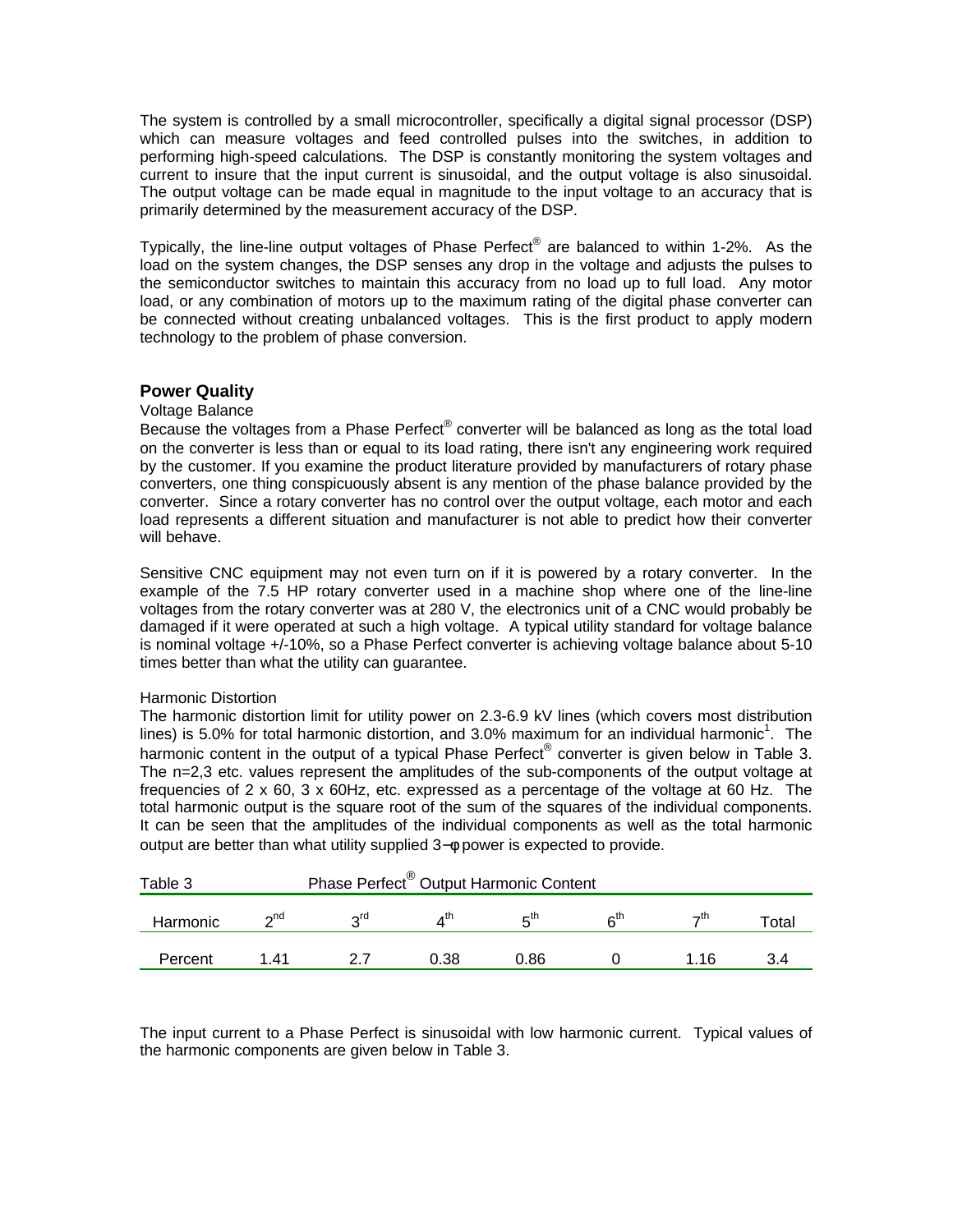| Phase Perfect <sup>®</sup> Input Harmonic Content<br>Table 4 |           |                 |      |     |                 |      |             |
|--------------------------------------------------------------|-----------|-----------------|------|-----|-----------------|------|-------------|
| Harmonic                                                     | $\sim$ nd | 2 <sub>rd</sub> | ⊿th  | πtη | ຂ <sup>th</sup> | →th  | $\tau$ otal |
| Percent                                                      |           | 1.13            | 0.04 | 1.6 | 0.03            | 0.98 |             |

# Power Factor

The total current into a digital phase converter with a motor running at full load will have a phase angle which leads the input voltage by about 5 degrees. This is referred to as a leading power factor and in this case is about 0.99. A typical induction motor has a lagging power factor of about 0.85 and the combination of a rotary phase converter and induction motor load has a combined power factor as low as 0.6. Power factor is important because for a given load in kilowatts the current supplied has to increase as the power factor decreases.

Let's take an example of a 10 Hp single-phase load supplied from 240 V single phase with unity power factor. The required 1– $\phi$  current to supply this load is:

I=10Hp(746 Watts/Hp)/240v =31 amps.

If the power factor drops to PF=0.6, the current required is:

 $I=31$  amps/0.6 = 51.8 amps.

The increased current caused by the poor power factor will require larger wire sizes and larger switch gear than the load with unity power factor.

# Protection for the Load

Phase Perfect<sup>®</sup>s digital computer control and inherent design characteristics provide protection for the operated load that other phase converters and utility three-phase do not offer. It is programmed to shut down in overvoltage and undervoltage conditions, and provides inherent protection against single-phasing that can occur with utility three-phase service. Some models are also rated as a motor starter and include a breaker switch, contactor and adjustable overload relay. In most single motor applications this reduces cost by eliminating the need for a separate starter panel. A control circuit is also integrated into many models, which allows a remote switch to control both the converter and the load.

#### **Conclusion**

A Phase Perfect<sup>®</sup> digital phase converter provides excellent power quality with voltage balance under all load conditions, near unity power factor and essentially no harmonic distortion on both the input and output. Consequently, it can safely power virtually any three-phase load within its rated capacity. Three-phase applications such as submersible pumps, center pivot irrigation, machine tools, saw mills, elevators, HVAC equipment and CNC equipment can be powered easily and reliably in areas where three-phase power is not available.

Even when three-phase transmission lines are nearby, small or medium sized applications may not justify the cost of installing three-phase service. In these cases, Phase Perfect*®* offers an affordable alternative source of three-phase power from a single-phase source.

1. C.K. Duffey and R.P. Stratford, "Update of Harmonic Standard IEEE-519 IEEE Recommended Practices and Requirements for Harmonic Control in Electric Power Systems," IEEE IAS Transactions, Nov./Dec. 1989, pp. 1025-1034

2. Cooper Bussman, "Motor Protection Against Single-Phasing", Bulletin PSP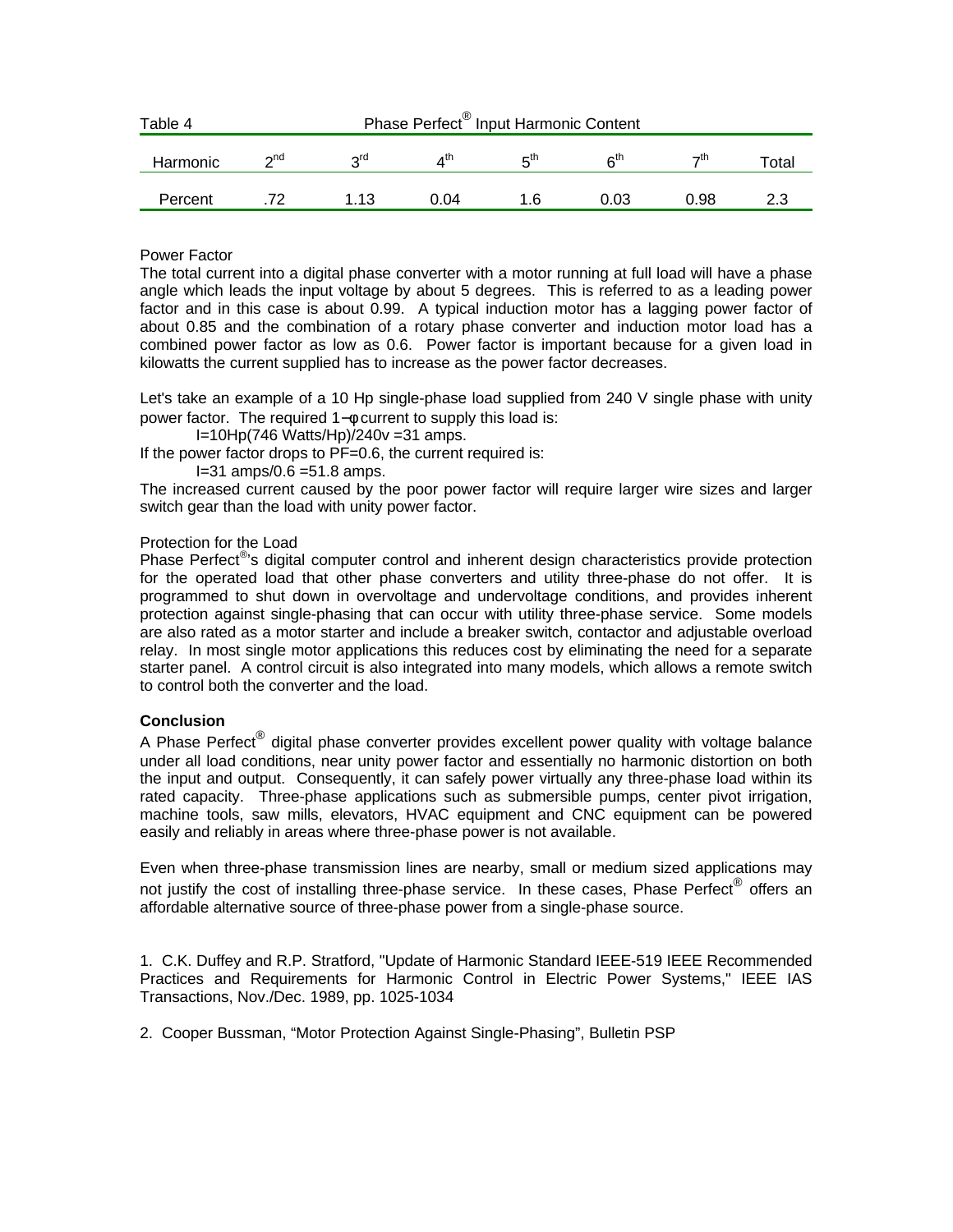# **Phase Perfect® CASE STUDY**

# **Study Design**

A 10 HP model DPC-10 Phase  $\mathsf{Perfect}^\circledast$  digital phase converter was connected to two legs of a 208V grounded wye three-phase service. The converter generated the third leg voltage. Two loads were connected to the output of the phase converter. One was a centrifugal pump powered by a 7.5 HP three-phase motor, the other a squirrel cage fan powered by a 3 HP three-phase motor. A load distribution panel allowed the loads to be switched in or out of the circuit independently.

#### **Measurements**

The input voltage to the phase converter was measured on terminals 1 and 2, and is referred to below as  $V_{12}$ . The generated voltage occurs on terminal 3. The voltages on the phase converter output under various load conditions are given in table 1 below.

| Table 1               |                            |           |         |
|-----------------------|----------------------------|-----------|---------|
| <b>Load Condition</b> | $\mathsf{V}_{\mathsf{12}}$ | $V_{13}$  | V23     |
| No load               | 201.0 V                    | 204.3 V   | 200.3 V |
| 3 Hp load             | 199.4 V                    | $201.1$ V | 199.2 V |
| 10.5 Hp load          | 193.4 V                    | 194.1 V   | 196.4 V |

The single-phase input current supplied to the phase converter is expressed as  $I_{in.}$  The currents measured on the output are  $I_1$ ,  $I_2$  and  $I_3$ , with  $I_3$  being the generated phase. The phase currents and the total input current to the system under the two loading conditions are given in table 2 below.

| Table 2               |       |        |        |                 |
|-----------------------|-------|--------|--------|-----------------|
| <b>Load Condition</b> | ۱1    | Iゥ     |        | 1 <sub>in</sub> |
| 3Hp                   | 4.7 A | 4.6 A  | 4.8 A  | 7.6 A           |
| $10.5$ Hp             | 22.6A | 23.6 A | 25.1 A | 39.0 A          |

#### **Results**

The NEMA definition for voltage imbalance is that the percentage voltage imbalance is given by

% imbalance = 
$$
\frac{(\text{max. voltage on any line)} - (\text{average voltage})}{\text{average voltage}}
$$

A similar equation gives the current imbalance. If this definition is applied to the above results, the voltage imbalance is 1.2% at no-load, 0.6% with a 3 Hp load, and 0.9% with a 10.5 Hp load. The current imbalance is 2.1% with the 3 Hp load, and 5.6 % with the 10.5 Hp load.

As the load on the system increased, the voltage supplied from the service panel decreased as evidenced by the figures in table 1. This is due to voltage drop in the single-phase line supplying the unit as the current demand reaches 39 amps. Larger wire supplying the phase converter or more capacity in the utility service would reduce this voltage drop. It is important to note that the digital phase converter followed this drop in line voltage and balanced the phases on the output.